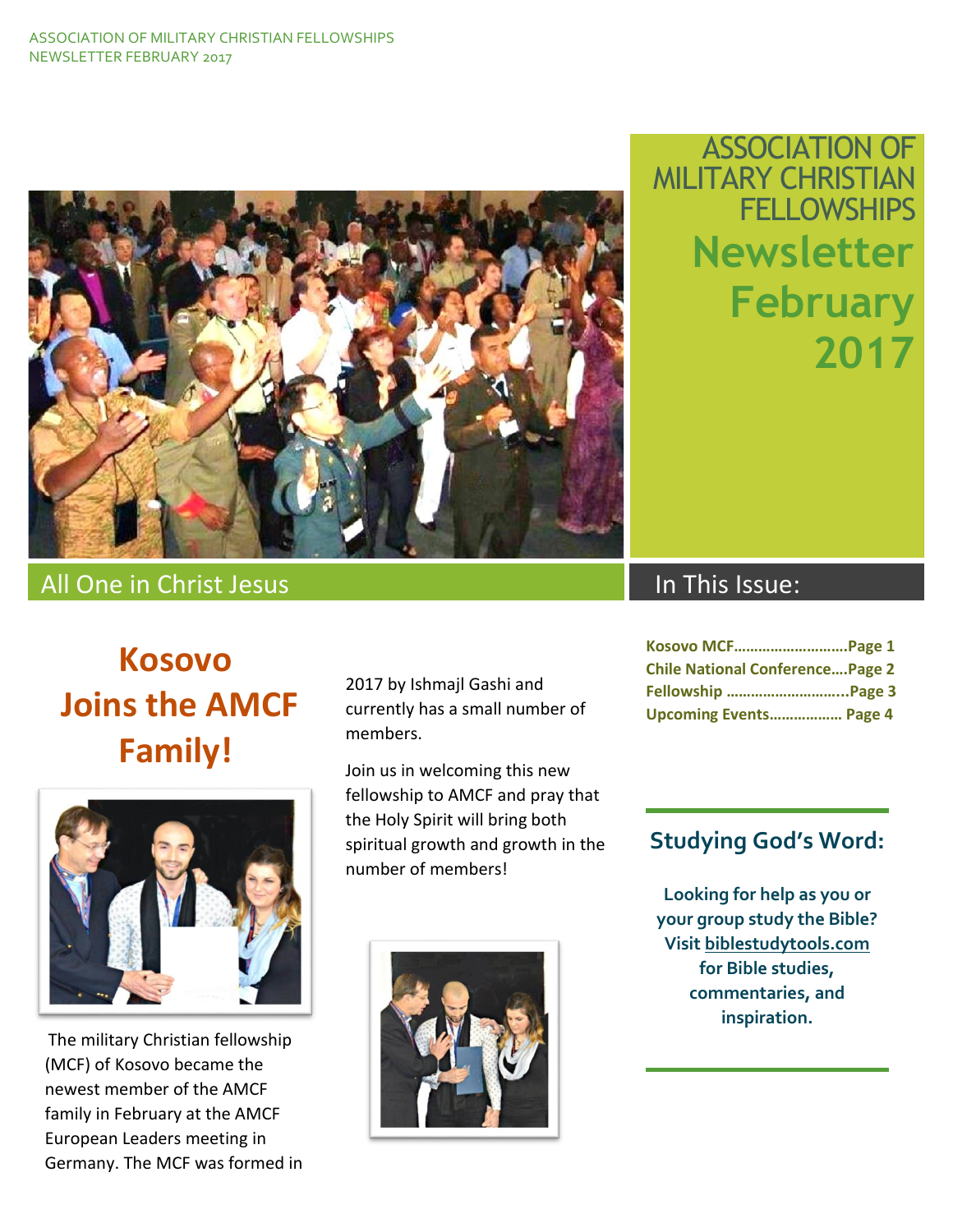# **Chile's National Conference**

Misión Evangélica Uniformada (MEU) -- the military Christian fellowship of Chile – held its  $24^{th}$ national conference in February, with approximately 100 people attending. In addition to military Christians from Chile, there were participants from Argentina, Bolivia, Peru, Spain, and the USA as well. Many of the sessions focused on helping



MEU members know how to share Christ with others, and how to bring new believers into Christian fellowship.

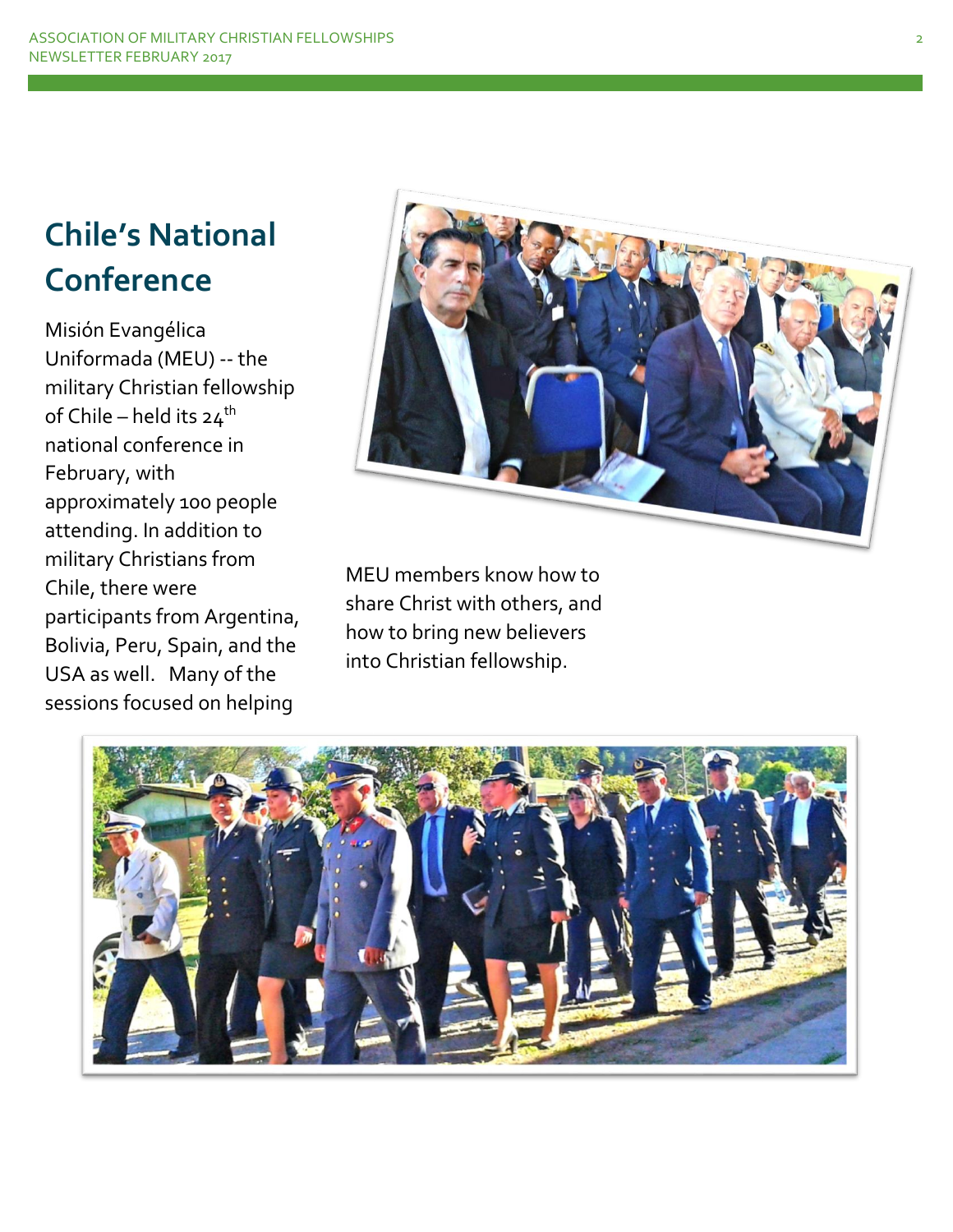# **Christian Fellowship: Real, Nourishing, and Satisfying**



"Just getting together is not fellowship! We call it that, but actually 'fellowship' is a uniquely Christian word meaning something infinitely more real and nourishing and satisfying than the affairs, casual or formal, which pass for it today.

At most modern social functions, [people] come together like marbles…they just bump up against each other and ricochet around the room. Conversation is kept at a shallow, extraneous level. The atmosphere is usually noisy, confused, and hollow.

Life touches life with the barest contact – nobody gets too involved with anybody… **What** one knows is utterly immaterial. **Who** one knows is pathetically obvious. Generally, the more formal

the occasion, the more superficial and insignificant the dialogue – the emptier the atmosphere, the more anonymous the crowd…

**Fellowship** is at the other end of the spectrum. It is [people] coming together like grapes – crushed, with skins of ego broken, the rich, fragrant, exhilarating juices of life mingling in the wine of **sharing and understanding and caring.** Fellowship is the fusion of personalities in the Person and presence of Jesus.

It is more than human…it isn't generated by zealous promotion or set up by clever organizers. It occurs when [people] gather in Jesus' name." –- Chaplain Richard C. Halverson

**"What we have seen and heard we declare to you so that you, too, can have fellowship with us. Now this fellowship of ours is with the Father and with his Son, Jesus, the Messiah." – 1 John 1:3**